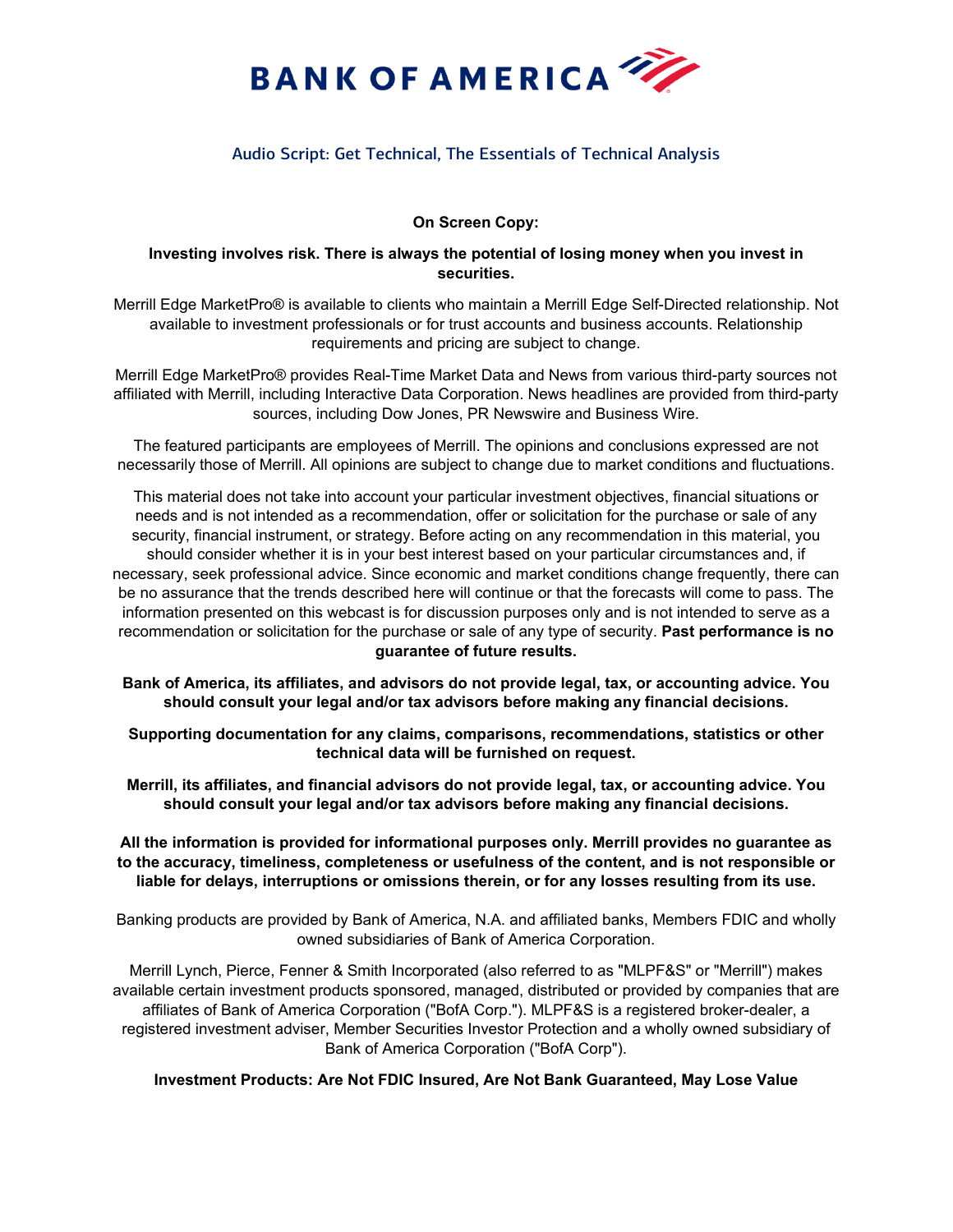## **Audio Script:**

The world of technical analysis is vast and ever-growing. There are hundreds of indicators, various theories and many complex tools and strategies out there. However, if you are looking to get started by understanding the underlying essentials for all of technical analysis, then this is for you. We will cover the foundational elements: reading charts and identifying patterns. Learn the essentials of how to look at charts to uncover trends, and how to identify the reoccurring patterns of stocks and other investments in your portfolio. I would like to make you aware that technical analysis is performed by an individual and derives from many theories. This presentation is intended for informational purposes only.

Investing involves risk, therefore, please take a moment to read through and be aware of all of the information contained in these disclosures. You can contact us if you have questions on this information or anything else we cover today.

Today we are going to cover the foundational concepts of technical analysis including its uses and definition, followed by a quick review of chart basics, which you may already be familiar with. We are going to visit economics 101 and discuss the relationship of supply and demand and support and resistance. We are going to assess supports and resistances on a chart to identify areas and zones, breakouts and breakdowns, as well as the trend and assessing the importance of the trend. All of the topics of discussion today are intended to help us find bullish and bearish signals to ultimately decipher which direction, if any direction, a security may be headed.

Today we will be assessing charts. All screen shots in this presentation are sourced from Merrill Edge MarketPro, which is available to Merrill Edge Self-Directed clients after you log in. You can access the platform by hovering over trade and selecting Merrill Edge MarketPro from the drop down. We are focused on charts and the use of drawing tools.

What exactly is technical analysis? Well, technical analysis is the study of visual market data and accomplished by applying mathematics via indicators or studies to assess investment behavior and ultimately analyze future price movements. Which is just a fancy way of saying, viewing a chart, adding indicators, and assessing patterns to decipher which direction, if any direction, a security may be headed. Every indicator has a mathematical formula behind it which helps us apply measurements, calculations and statistics to help us define the trend, price targets and price levels. Don't worry, you don't need to know the math calculation to apply technical analysis. Again, you will find all the tools you need in Merrill Edge MarketPro.

Technical analysis begins with three main assumptions. First, the market discounts everything. This means that market prices should reflect all relevant information. All fundamental, economic, news headlines and any other known applicable data is already reflected in the price. The market is also forward looking and prices in any new information as it becomes known. For example, if a job report is released lower or higher than anticipated, the market immediately reacts and the price will reflect the new information. From a technical perspective, how markets are moving is more important than why. In technical analysis we are understand that the price is fundamentally driven and is reflected as such, therefore, we focus on the how.

The second assumption is prices move in trends. Much like Newton's law, a trend in motion remains in motion until disrupted by a large enough counterforce. We will dive deeper into trends later on. And finally the third assumption, history repeats itself. Whether history repeats or rhymes, there is an echo. Technicians believe that market patterns and signals will repeat based on human nature, like fear and greed. These three assumptions are very important to keep in mind when you're analyzing a chart. But before we do that, it's important that we cover some basics that you might already be familiar with.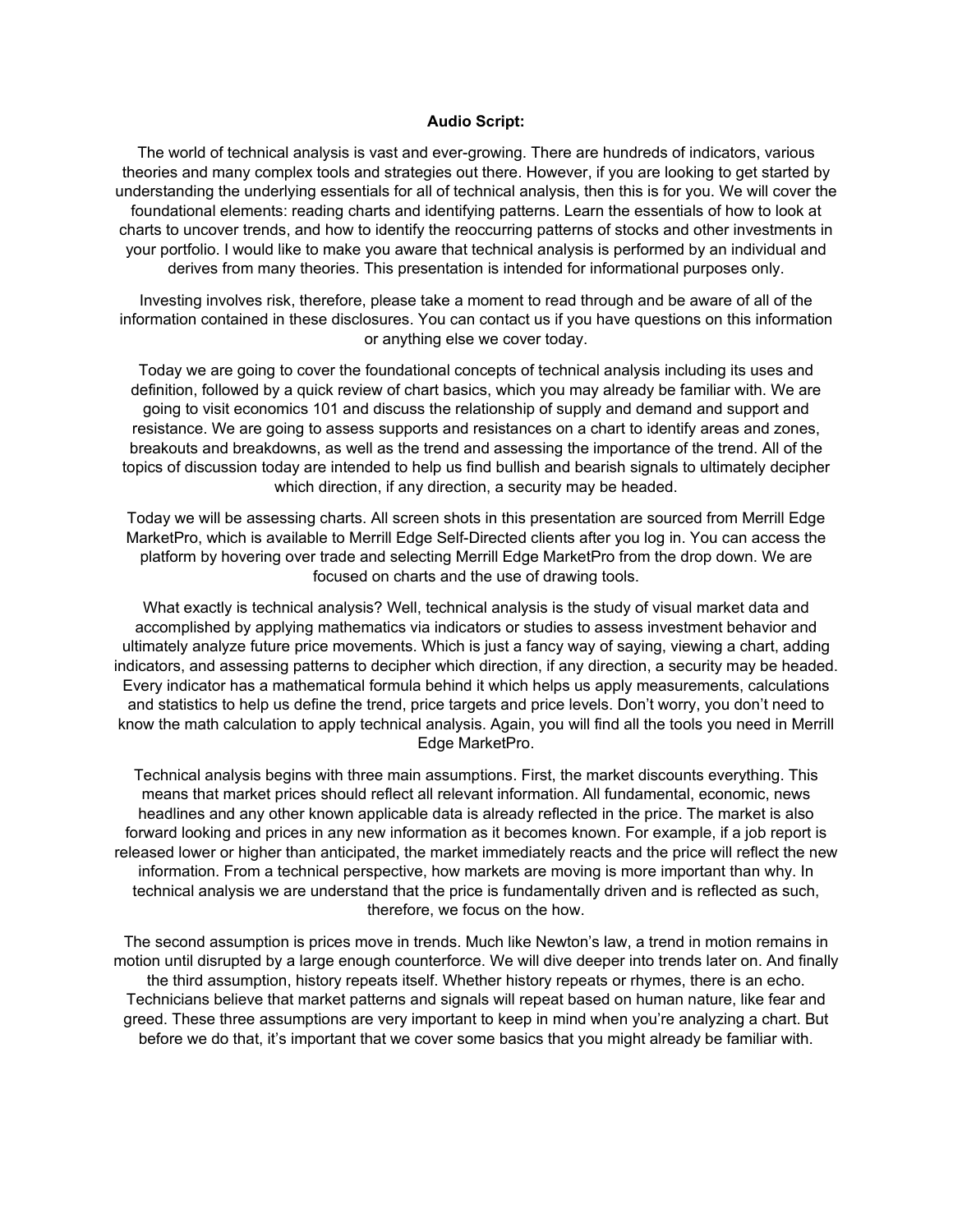Let's start with a chart. What exactly is a chart? Well, a chart is a visualization of the market data we are looking to analyze. The chart shows your chosen security's price or performance over time. You can select the time frame and the interval. This is something you decide. You can look at years, months, weeks, or even days. The time frame is on the x-axis. The price is on the y. The most recent information is always displayed on the right hand side. How the price is depicted can vary based on the chart type. There are 3 common chart types that is line charts, bar charts, and candlestick charts.

Line charts are used to look at the big picture. Line charts only display closing prices, which means you cannot see intraday price movements or the selected frequency's range. This chart is normally used for mutual funds, this is because mutual funds do not trade intraday, they only trade once a day and this type of chart is not ideal for technical analysis.

A bar chart on the hand it does show a full day's trading range. A bar chart shows the open, high, low and closing prices for a specified period. For example, if we are looking at a one year time period, with a daily frequency, each bar will represent an entire trading day. The top of the bar is the high of the day, the bottom of the bar is the day low, the horizontal line to the left represents the opening price, and the right represents the closing price.

Candlestick charts provide us with the same picture, but with a little more color. Literally. Similar to a bar chart, the vertical line in a candlestick represents the high and low for the day or frequency. The candlestick has a wide part which is referred to as the 'real body'. The real body displays the price range between the open and close of the day or frequency. If the real body is green or hollow, the security closed higher than it opened, it had an up day. If the real body is red, the security closed lower than it opened and it had a down day. Candlestick charts are used to spot gaps, patterns, and so much more. Now that we've covered the anatomy of the chart, let's look at analyzing.

Analyzing begins with economics 101 and the law of supply and demand. Understanding the relationship of supply and demand will help us understand and assess price patterns. If there are more buyers than sellers, there is a high demand and a low supply. Buyers would drive the price up competing for the purchase. Prices are driven higher as demand increases and enters an uptrend. Concentrated areas or zones of demand are support levels. When buying occurs at a set price level it creates support, halting a decline.

On the other hand, if there are more sellers than buyers, there is high supply and low demand. Sellers would drive the price down trying to get rid of their inventory. Prices are driven lower as supply increases and enters a downtrend. Concentrated areas or zones of supply are considered resistance levels. When selling occurs at a set price level it creates resistance, halting a rally.

A great analogy for supply and demand is a look at holiday shopping. Around the holidays, it seems that there is always a toy that every child wants, it is impossible to find that toy on store shelves and the only way to purchase the toy is at an extremely inflated price on a marketplace platform of some sort. As the toy becomes increasingly more popular (and you wait until the last minute to do your shopping like I do) there is an increase in demand, sending the price up even higher.

We see demand increase as more and more individuals enter the marketplace in search of the toy (whether they want to invest in a toy for their child or capture profit by selling to someone who wants the toy for their child) we also see low supply as the toy never seems to be found at the store. As a result the price is much higher than what it was originally sold for, simply because there are more buyers than sellers.

Let's add some clarity to that by looking at an example. Let's start with resistance, resistance occurs at a price level where sellers overpower buyers, at an area of supply. An influx of selling pushes the prices down.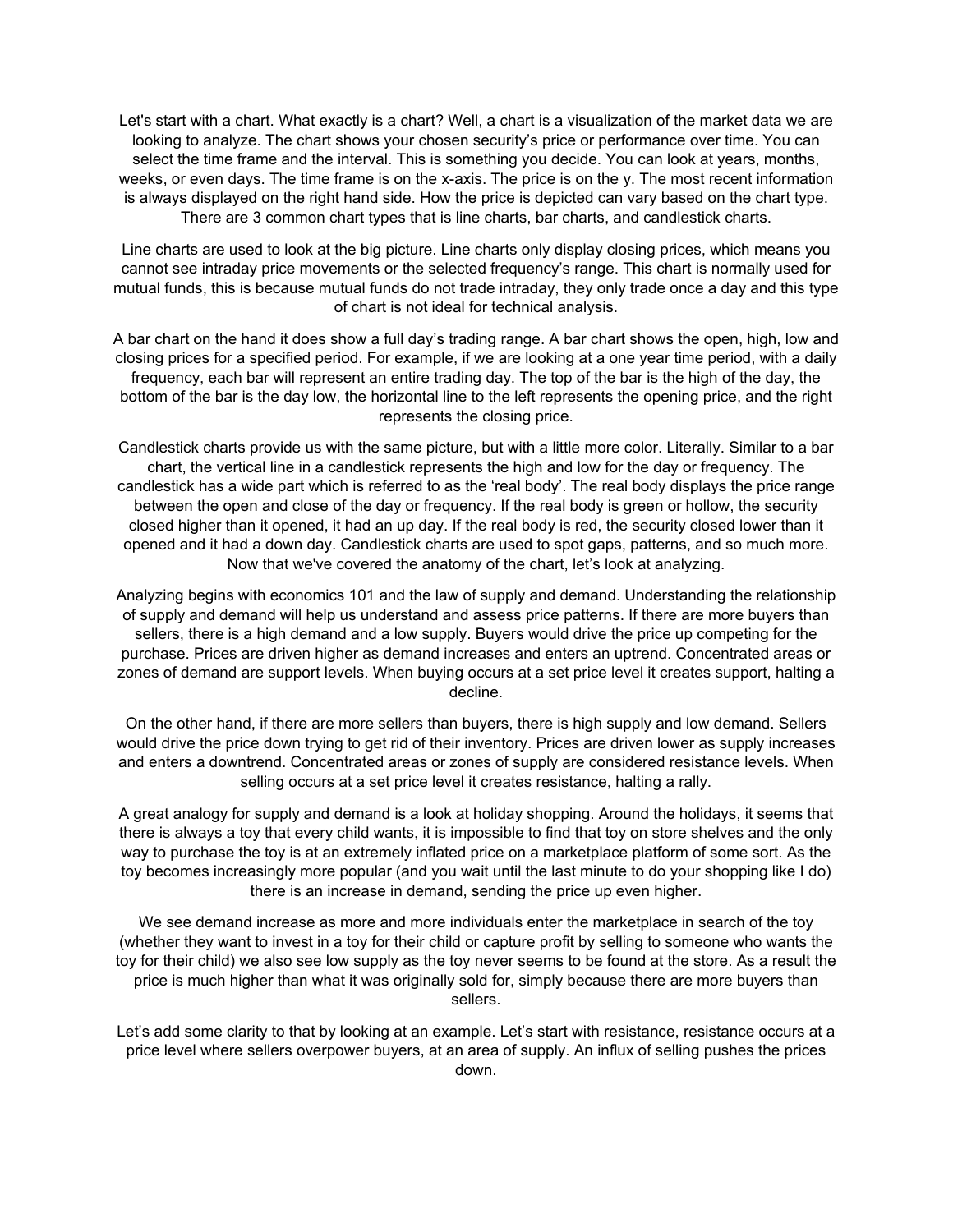Notice how this stock has a difficult time moving above \$375.00. The inability to reach a higher high than \$375.00 creates a resistance zone, multiple resistances at \$375.00 strengthen the resistance zone. Using drawing tools, we would create a level line at \$375.00 to plot resistance. Holding resistance is bearish and breaking or moving above \$375.00 can be bullish if it is sustained. Resistance levels interest sellers.

Now, let's look at support. Support occurs at a price level where buyers overpower sellers, at an area of demand. Notice how this stock has a difficult time declining beyond \$320.00. Again, multiple resistances is the beginning of a pattern, the reoccurrence strengthens the pattern. In this case, support has formed at \$320.00. We can use the same drawing tools to draw a level line at \$320.00 plotting the support line. Holding support is bullish, and breaking support can signal bearish movement if it's sustained. Support levels interest buyers. Let's go ahead and assess this on a chart.

We can see increasing demand, or more buyers, driving the price upward. As we move across the chart we see decreasing demand, or more sellers, driving the price downward. Essentially, an uptrend and a downtrend during this time frame. Looking at the beginning of the time frame, we see the stock resisting a higher high at \$440.00, this is our first resistance level line. The stock declines and rallies again to a high of \$432.00 prior to declining, this is our second level line. This forms a resistance zone from \$432.00 to \$440.00. We would watch this zone carefully to determine which direction the stock will move next. In this case, resistance was sustained for a small period of time.

Resistance did break our lower resistance line of \$432.00, right here. The following day, we see a large jump in the stock breaking our second resistance line of \$440.00, this is a bullish signal. As time progresses, the upward trend is validated as we see higher highs and the stock remains above the old resistance line. That is an important point to reiterate: in order to maintain the bullish trend, we need the stock to remain above the old resistance. This means that old resistance becomes new support. Support and resistance can and often times does reverse roles. And you can see as we move across the chart, the old resistance now support line held here and here as time progressed.

At the peak of the upward trend at \$609.00, we see the stock fail to reach a higher high. This creates our first new resistance line as the stock failed to surpass \$609.00. The second resistance line is created as the stock fails to move beyond \$591.00. Now, we have a big resistance price zone from \$591.00 to \$609.00. Looking again at the bigger picture, you can see when the resistance zone is reached an area of supply exists, sending the stock downward until an area of demand is reached, sending the stock back upwards. Almost like a ball bouncing from floor to ceiling. As time progresses, we would be watching for these support and resistance levels to be maintained or broken.

In this case, support was tested once more, made a small rally upwards and eventually broke support, this is a bearish signal. In order to maintain the bearish trend, the stock would need to remain below the support level it broke. Therefore support reverses roles once more and becomes resistance again. We can see that the stock was unable to move above the resistance line multiple times. On the lower level, we see the stock fail to reach a lower low at \$350.00, which is where we draw our first new support line.

This happens again around \$358.00, which again creates a support level zone between \$350.00 and \$358.00. We see the stock stay in between the support and resistance zones for some time. We can assume that the market will continue in this pattern until an indication is given otherwise. Or it breaks the pattern. Which it does, the stock does break the support line, which is a bearish signal. But, it's not sustained. Over a short period of time, the stock moves above the support zone, which is a bullish signal.

So how do we determine if the stock is bullish, bearish, or even neutral? And the answer is to define the trend. Let's start with the uptrend. We know a stock's price will increase when investors are willing to pay higher and higher prices for the security. Which is another way of saying demand is increasing relative to

supply. A stock is in an uptrend when we see higher highs and higher lows. The stock needs to consistently reach higher highs and higher lows to remain in the uptrend. The higher highs are ascending peaks and the higher lows are ascending troughs.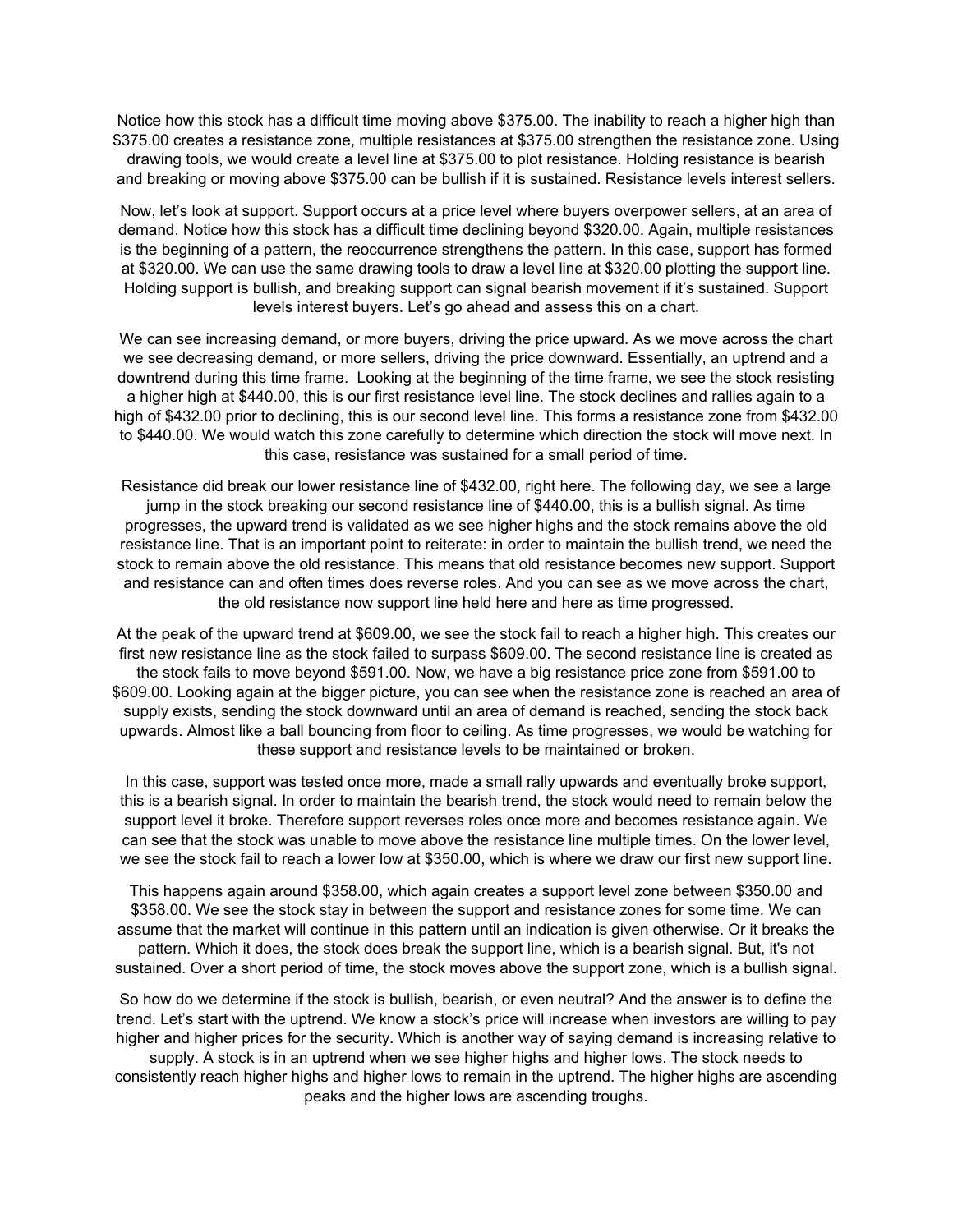We can draw a line connecting the lower lows to create an upward moving support line. This support line will be closely monitored and the saying goes: the trend is your friend. We assume the trend in motion remains in motion until a strong enough counterforce occurs. A downtrend is just the opposite.

When supply is increasing relative to demand, investors are willing to sell securities at lower prices. This often leads to lower resistance and support levels, which are lower highs and lower lows. The stock needs to consistently reach lower lows and lower highs to maintain the downtrend. We can see descending peaks and descending troughs as time progresses. We would draw a line connecting lower lows to monitor if the trend is sustained. A stock or security can also be in a trading range.

This occurs when support forms at or near the same price below the market. Zones can form in this area and are depicted with horizontal troughs. Resistance forms at or near the same level above the market. The peaks are horizontally clearly articulating the resistance level. The stock is considered to be trending in the trading range when moving horizontally across support and resistance. This is sometimes referred to as sideways, neutral or consolidation. You can see how the stock falls when resistance is reached and rallies when the stock hits support consistently.

According to the Dow Theory, which is the theory that began technical analysis, a trend is in consolidation prior to a move higher or lower. Just as we were discussing earlier, in order to determine if the stock will move higher or generate a bullish signal, we would look for the stock to breakout above the resistance line. This is called a trading range break out. Where demand has become strong enough to overpower the area of supply, signifying more buyers.

And of course to monitor for a bearish signal, we would look for the stock to break down below the support zone. This is called a trading range breakdown. Which suggests that supply has become strong enough to overcome demand, signifying more sellers. Let's assess this on another chart. Early on, we see a down trend and supply increasing relative to demand. We also confirm this with the clear depiction of lower lows and lower highs. Then, the stock fails to make lower lows, around \$14.00, creating a support line. The stock fails to move above \$16.00 and \$16.50 creating a resistance zone. The stock is in a trading range where supply and demand have found balance.

Now, we need to monitor for a bullish or bearish signal or change to the supply and demand balance. The stock breaks out above the resistance line. But, this needs to be sustained in order to be a true bullish signal. The stock did breakout, retracted back into the trading range and then broke out once more and remained above resistance, a valid bullish signal. Again, an upside break or breakout from a trading range above resistance is bullish and suggests that demand has become strong enough to overcome supply. We will look for higher highs and higher lows as an indication of an uptrend and the continuation of demand increasing relative to supply. Which we see occurring on the chart.

At the peak of the uptrend, we see the stock creating an area of supply at \$34.00 as the stock has a difficult time moving above \$34.00 and again at \$33.50.This zone is, you guessed it, the new resistance zone. We see an increase of supply around \$31.00 and again at \$30.50, this creates the support zone and a trading range between \$30.50 and \$34.00.

While the stock is in the trading range, we want to monitor for a breakout or a breakdown. We are looking for a bullish or bearish signal to break the trend. The stock does breakdown from the trading range below support, this is a bearish signal, but again it is not sustained. We need the stock to stay below the old support level, which means that support reverses roles and becomes new resistance.

We see the stock rally back into the trading range, break through the support zone, making it all the way up to resistance and eventually the stock does breakdown and remain below the trading range, which is a bearish signal. The bottom of the trading range becomes resistance which we see is tested prior to the next move lower. The bearish indicator and breakdown is sustained creating the beginnings of a downtrend.